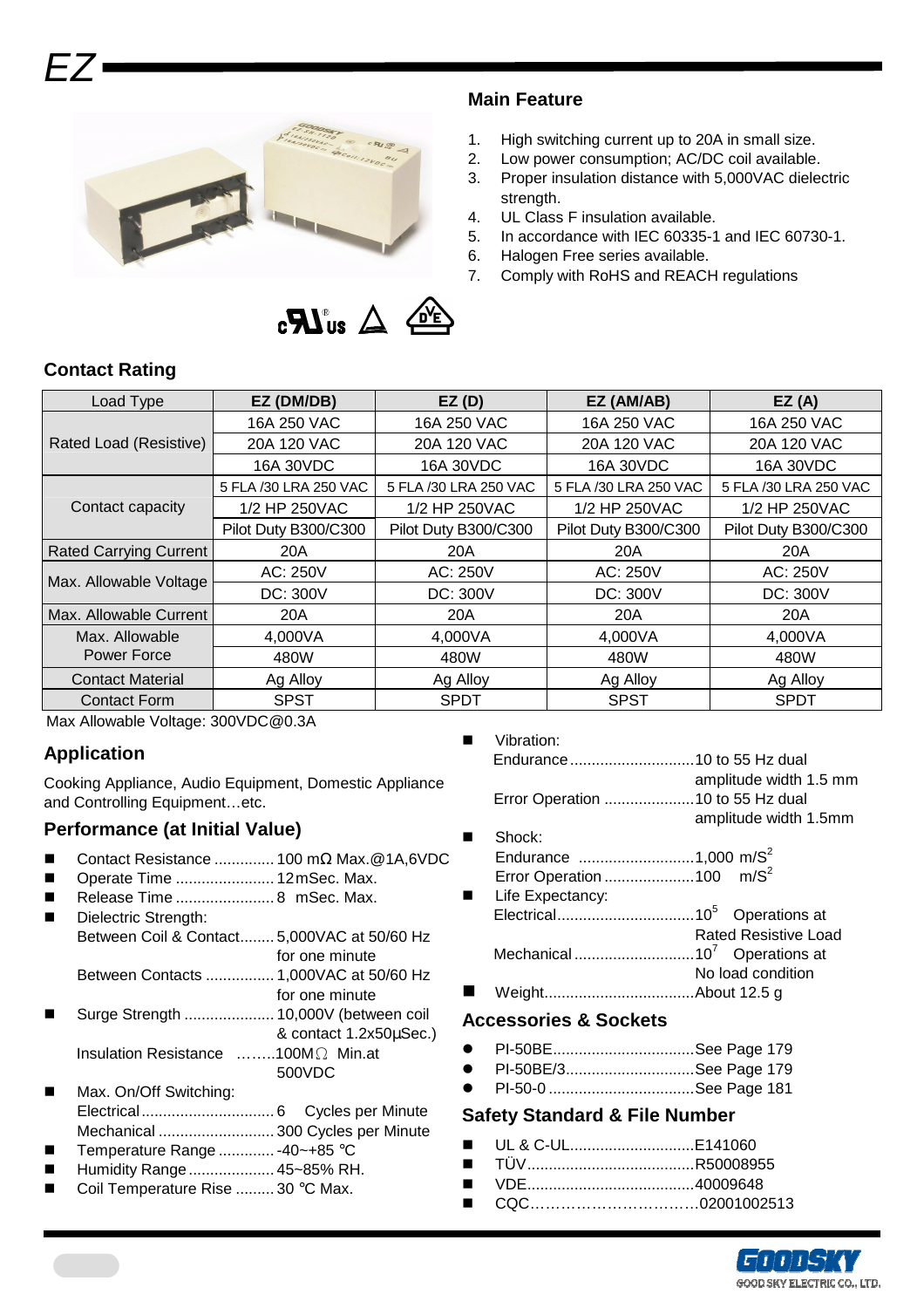$\boldsymbol{-}$ 

# **Coil Specification (at 20** °**C)**

| <b>Coil Sensitivity</b> | Nominal<br>Voltage | Nominal<br>Current (mA) |       | Coil Resistance<br>$(\Omega \pm 10\%)$ | Power<br>Consumption<br>(DC: W; AC: VA) |                | Pull-In Voltage | Drop-Out<br>Voltage | Maximum<br>Allowable |
|-------------------------|--------------------|-------------------------|-------|----------------------------------------|-----------------------------------------|----------------|-----------------|---------------------|----------------------|
|                         | (VAC/VDC)          | 50HZ                    | 60HZ  |                                        | 50HZ                                    | 60HZ           |                 |                     | Voltage              |
| EZ<br>DC Coil           | 6                  | 66.7                    |       | 90                                     | Abt. 0.40                               |                |                 | 5%<br>Minimum       |                      |
|                         | 9                  | 44.6                    |       | 202                                    |                                         |                |                 |                     |                      |
|                         | 12                 | 33.3                    |       | 360                                    |                                         |                |                 |                     |                      |
|                         | 15                 | 26.6                    |       | 560                                    |                                         |                |                 |                     |                      |
|                         | 18                 | 22.3                    |       | 810                                    |                                         |                |                 |                     |                      |
|                         | 24                 | 16.7                    |       | 1,440                                  |                                         | 80%            |                 | 130%                |                      |
|                         | 48                 |                         | 8.7   | 5,520                                  |                                         | <b>Maximum</b> |                 |                     |                      |
|                         | 60                 | 8.2                     |       | 7,340                                  |                                         |                |                 |                     |                      |
|                         | 110                | 4.1                     |       | 26,530                                 |                                         |                |                 |                     |                      |
| EZ<br><b>AC Coil</b>    | 24                 | 29.75                   | 25.35 | 350                                    | 0.71                                    | 0.61           |                 | 15%                 |                      |
|                         | 115                | 7.65                    | 6.3   | 8,100                                  | 0.88                                    | 0.73           |                 | Minimum             |                      |
|                         | 230                | 3.42                    | 2.72  | 32,500                                 | 0.79                                    | 0.63           |                 |                     |                      |

## **Ordering Information**

|                                                 |                           | <b>M - G F</b> |  | $12$ D | $SS - 1$ | EZ - |
|-------------------------------------------------|---------------------------|----------------|--|--------|----------|------|
| <b>Nil:</b> Standard Class                      | <b>Insulation System:</b> |                |  |        |          |      |
| <b>F:</b> Class F                               |                           |                |  |        |          |      |
| Nil: AgNi                                       | <b>Contact Material:</b>  |                |  |        |          |      |
| G: AgNi Gilded                                  |                           |                |  |        |          |      |
| O: AgNi Plated                                  |                           |                |  |        |          |      |
| N: AgSnO <sub>2</sub>                           |                           |                |  |        |          |      |
| S: AgSnO <sub>2</sub> Gilded                    |                           |                |  |        |          |      |
| C: AgCdO                                        |                           |                |  |        |          |      |
| Nil: One Form C                                 | <b>Contact Form:</b>      |                |  |        |          |      |
| M: One Form A                                   |                           |                |  |        |          |      |
| <b>B:</b> One Form B                            |                           |                |  |        |          |      |
| <b>D:</b> Standard DC                           | <b>Coil Type:</b>         |                |  |        |          |      |
| A: Standard AC                                  |                           |                |  |        |          |      |
| VDC (06: 6V, 09: 9V, 12: 12V, 15: 15V, 18: 18V, | <b>Coil Voltage:</b>      |                |  |        |          |      |
| 24: 24V, 48: 48V, 60: 60V, 110: 110V)           |                           |                |  |        |          |      |
| VAC (24: 24V, 115: 115V, 230: 230V)             |                           |                |  |        |          |      |
| 1: One Pole                                     | <b>Number of Pole:</b>    |                |  |        |          |      |
| <b>SS: RT II Flux Proofed</b>                   | <b>Type of Sealing:</b>   |                |  |        |          |      |
| SH: RT III Wash Tight                           |                           |                |  |        |          |      |
| EZ                                              | Type:                     |                |  |        |          |      |

## **Classification**

| Model                   | ΕZ      |                              |                           |                 |                            |                   |  |  |  |  |  |  |
|-------------------------|---------|------------------------------|---------------------------|-----------------|----------------------------|-------------------|--|--|--|--|--|--|
| <b>Coil Sensitivity</b> |         | DC Coil                      |                           | AC Coil         |                            |                   |  |  |  |  |  |  |
| Contact Form            | 1C      | 1A                           | 1B                        | 1C              | 1 A                        | 1B                |  |  |  |  |  |  |
| <b>Flux Proofed</b>     | EZ-SS-1 | IDM I<br>$EZ$ -SS-1 $\Gamma$ | $EZ$ -SS-1 $\Gamma$<br>DB | $EZ$ -SS-1      | $EZ$ -SS-1 $\Gamma$<br>AM. | $EZ$ -SS-1<br>⊺AB |  |  |  |  |  |  |
| Wash Tight              | EZ-SH-1 | TDM I<br>I EZ -SH-1Γ         | DB<br>EZ -SH-1            | $EZ-SH-1$<br>IΑ | $EZ-SH-1$<br>™ NA          | $EZ-SH-1$<br>⊺AB  |  |  |  |  |  |  |

# Dimension ( $\leq$  5mm $\pm$  0.2mm, > 5mm  $\pm$  0.3mm, the tolerance of PCB thru hole: +0.1mm)